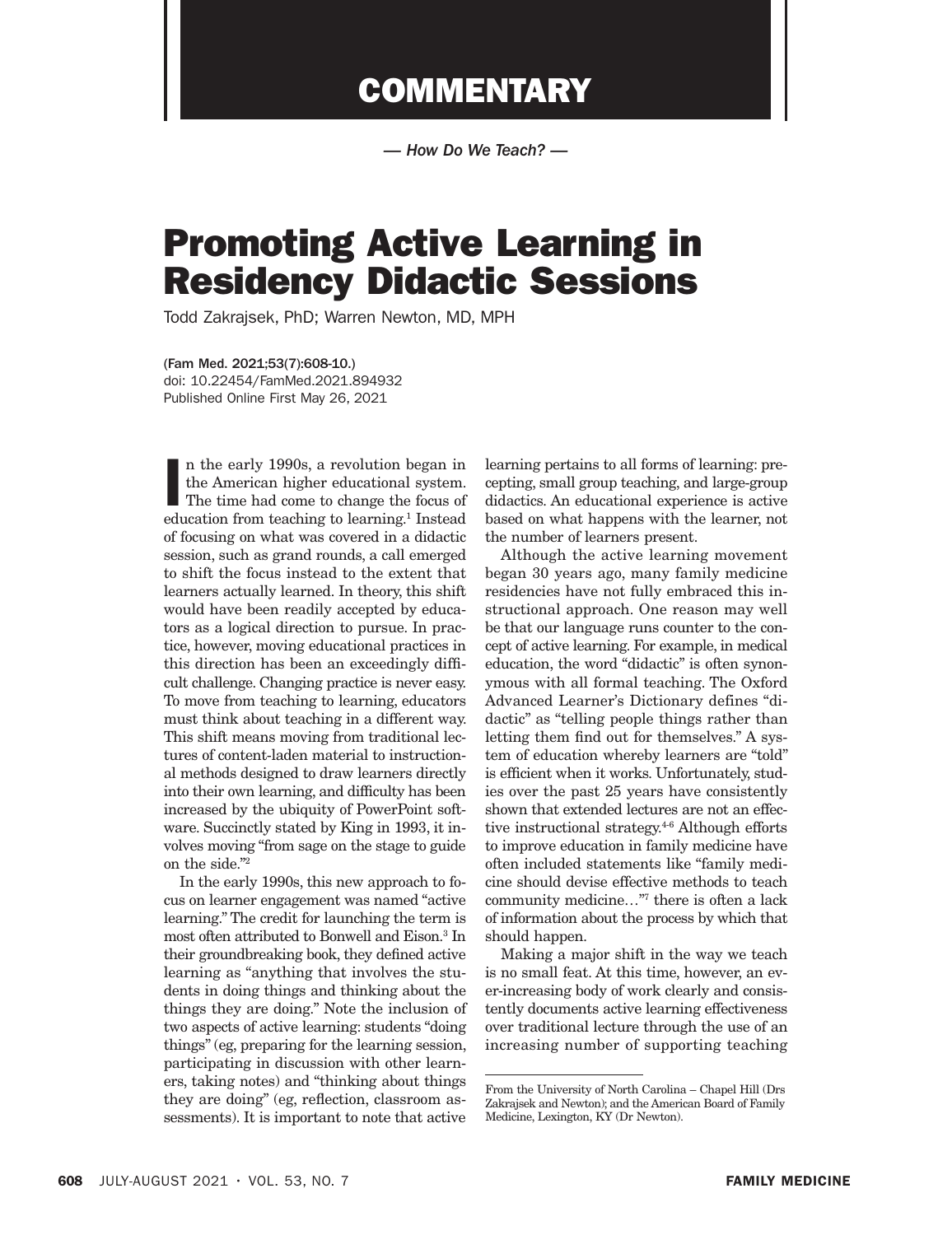strategies and educational technology solutions.8 Within family medicine, recent studies have similarly highlighted the effectiveness and use of active learning in both undergraduate $9,10$  and graduate medical education settings.<sup>11</sup>

In preparation for the family medicine residency summit, the American Board of Family Medicine conducted a national survey of both residency faculty and residents about how residency conferences are taught.<sup>12</sup> The results paint a mixed picture. Didactic sessions represent a substantial commitment of time; over 86% of residency faculty and residents report over 4 hours of formal conferences per week, with 72% of residency faculty reporting that, during the pandemic, the didactic curriculum was unchanged and an extra 22% reporting only a slight decrease in time. Attendance is variable, however, with 21% of residents reporting attending less than half of the conferences and only about 50% of residents reporting attending more than 75% of the conferences.

Over 80% of residents report having required prereading or material to review in advance in less than 25% of conferences. Fifty-two percent of residents report that over half of the sessions used interactive techniques such as case discussion, polling, or other techniques. Faculty and resident estimates of the need for preparation and the use of interactive learning was similar: there is clearly substantial room for improvement in making learning more likely to be effective. Residents also report significant amounts of personal teaching, with 63% of the national sample having taught at least one session in the 3 months prior to the survey, but only 29% report formal training in teaching. The culture of "see one, do one, teach one" is alive and well: without being taught evidence-based strategies for effective teaching, many residents will likely anchor their teaching strategies in how they were taught, which often does not include active learning strategies. These results need to be considered in the context of the methodology that is described on the website. Of faculty interested in contributing to the project of reenvisioning the future of residency education, 543 faculty (65.1% response rate), and 301 residents (50.4% response rate) responded. In addition, the survey took place in the fall of 2020, when there was ongoing impact of the COVID-19 pandemic on resident clinical care and schedules.

## A Way Forward

Whither active learning in residency didactic sessions? Of course, residencies are on-the-job training, in which the majority of learning is by doing, using an apprenticeship and smallteam teaching model. This emphasis is as it should be, and is codified by residency standards that acknowledge that clinical emergencies take precedence over formal didactics. Educationally, however, we believe that didactic sessions are an important part of the residency curriculum. They represent a substantial commitment of time for both faculty and residents. They support key components of education (knowledge retrieval, interleaving, and spaced repetition<sup>13-15</sup>), which modern educational research underscores are critical in learning. How we teach them is thus a key component of the strategy for renewing family medicine residency education.

We look forward to more research on how best to support learning in residency didactic sessions. In the meantime, however, a primary question is how much? Four to 6 hours per week is current typical practice, amounting to a half day per week or a little more. Is this the right amount? Is attendance required? How often should clinical emergencies get in the way, and is charting an emergency? A parallel question is whether to organize conferences in focused academic half days or distributed across the week. Both have a good rationale, depending on local geography and culture. Finally, in an age of hard limits to duty hours, are didactic sessions important enough to put in the morning, when almost all residents can attend, but when faculty need to cover clinical demands in the office and hospital?

As for pedagogy, we propose that all residency didactic sessions, both large and small sessions, on site or online, include active learning strategies, with assignment of carefully selected prework. These strategies must clearly include learners in "doing things and thinking about the things they are doing." This does not necessarily imply that lectures cease, but that active learning strategies be used to augment lectures. In addition, all didactic sessions should include strategies for assessing learning either during or at the end of the session. Assessments should be more than resident satisfaction; evaluations should attempt to capture gaps in knowledge and practice and specific intended clinical practice changes. Active learning strategies may result in less content being covered by the teacher in a lecture format, but